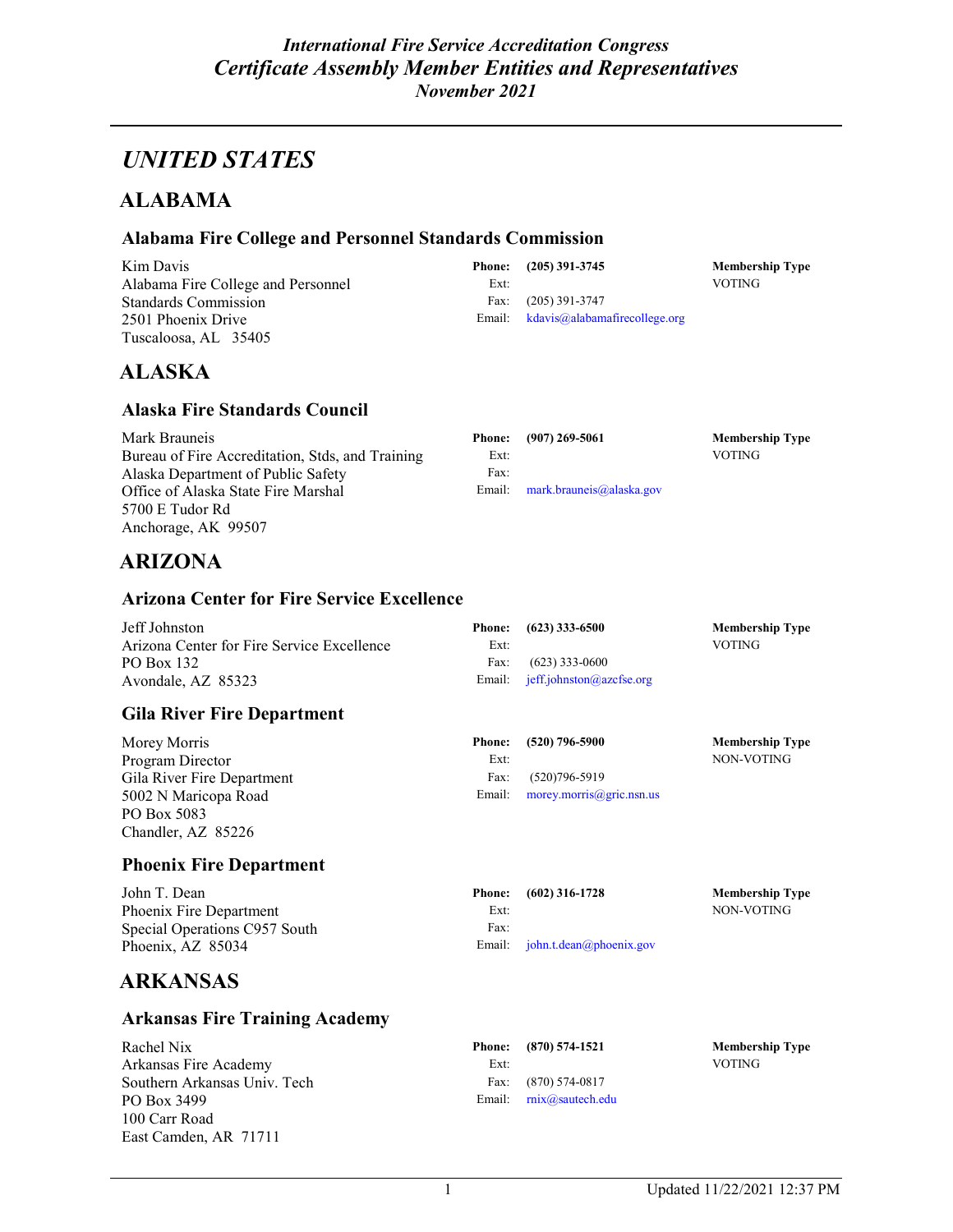### **CALIFORNIA**

### **California Department of Forestry & Fire Protection, Office of the State Fire Marshal, State Fire Training**

| Andrew Henning                          | <b>Phone:</b> | $(916) 568 - 2911$           | <b>Membership Type</b> |
|-----------------------------------------|---------------|------------------------------|------------------------|
| <b>State Fire Training</b>              | Ext:          |                              | VOTING                 |
| Office of State Fire Marshal            |               |                              |                        |
| PO Box 944246                           | Fax:          |                              |                        |
| Sacramento, CA 94244-2460               | Email:        | andrew.henning@fire.ca.gov   |                        |
| <b>Alternate Contact:</b>               |               |                              |                        |
| Brandon Erickson                        | Email:        | Brandon.Erickson@fire.ca.gov |                        |
| Examination and Reciprocity Coordinator |               |                              |                        |

#### **San Pasqual Reservation Fire Department**

| John Ghiotto                            |      | Phone: (760) 749-1059         | <b>Membership Type</b> |
|-----------------------------------------|------|-------------------------------|------------------------|
| Battalion Chief/Academy Coordinator     | Ext: |                               | VOTING.                |
| San Pasqual Reservation Fire Department |      | Fax: $(760)$ 749-4872         |                        |
| 16150 Kumeyaay Way                      |      | Email: $hubber1771@gmail.com$ |                        |
| Valley Center, CA 92082                 |      |                               |                        |

### **COLORADO**

#### **[Colorado Division of Fire Prevention and Control](https://www.colorado.gov/dfpc)**

| Michael Scott                                    | <b>Phone:</b> | $(303)$ 239-5862              | <b>Membership Type</b> |
|--------------------------------------------------|---------------|-------------------------------|------------------------|
| Section Chief, Professional Qualification and    | Ext:          |                               | <b>VOTING</b>          |
| Training                                         | Fax:          | $(303)$ 239-5887              |                        |
| Colorado Division of Fire Prevention and Control | Email:        | michael.scott@state.co.us     |                        |
| 690 Kipling Street, Suite 2000                   |               |                               |                        |
| Lakewood, CO 80215                               |               |                               |                        |
| <b>Alternate Contact:</b>                        | Phone:        | $(303)$ 239-5878              |                        |
| Marianne Maxfield, Certification Manager         | Email:        | marianne.maxfield@state.co.us |                        |

### **CONNECTICUT**

### **[Commission on Fire Prevention & Control](http://www.state.ct.us/cfpc)**

| Jason Decremer                                  | <b>Phone:</b> | $(860)$ 264-9225         | <b>Membership Type</b> |
|-------------------------------------------------|---------------|--------------------------|------------------------|
| Certification Director                          | Ext:          |                          | VOTING                 |
| Dept of Emergency Services and                  | Fax:          | $(860)$ 654-1889         |                        |
| <b>Public Protection</b>                        | Email:        | jason. decrement@ct.gov  |                        |
| Commission on Fire Prevention & Control         |               |                          |                        |
| 34 Perimeter Road                               |               |                          |                        |
| Windsor Locks, CT 06096-1069                    |               |                          |                        |
| Contact for daily/routine questions, inquiries: | Phone:        | $(860)$ 264-9229         |                        |
| Denice Fortin, Certification Registrar          | Email:        | denice.fortin $@$ ct.gov |                        |

### **DELAWARE**

#### **Delaware State Fire School**

| Michael Lowe               |      | Phone: (302) 739-4773           | <b>Membership Type</b> |
|----------------------------|------|---------------------------------|------------------------|
| Training Administrator     | Ext: |                                 | VOTING.                |
| Delaware State Fire School |      | Fax: (302) 739-6245             |                        |
| 1461 Chestnut Grove Road   |      | Email: michael.lowe@state.de.us |                        |
| Dover, DE 19904            |      |                                 |                        |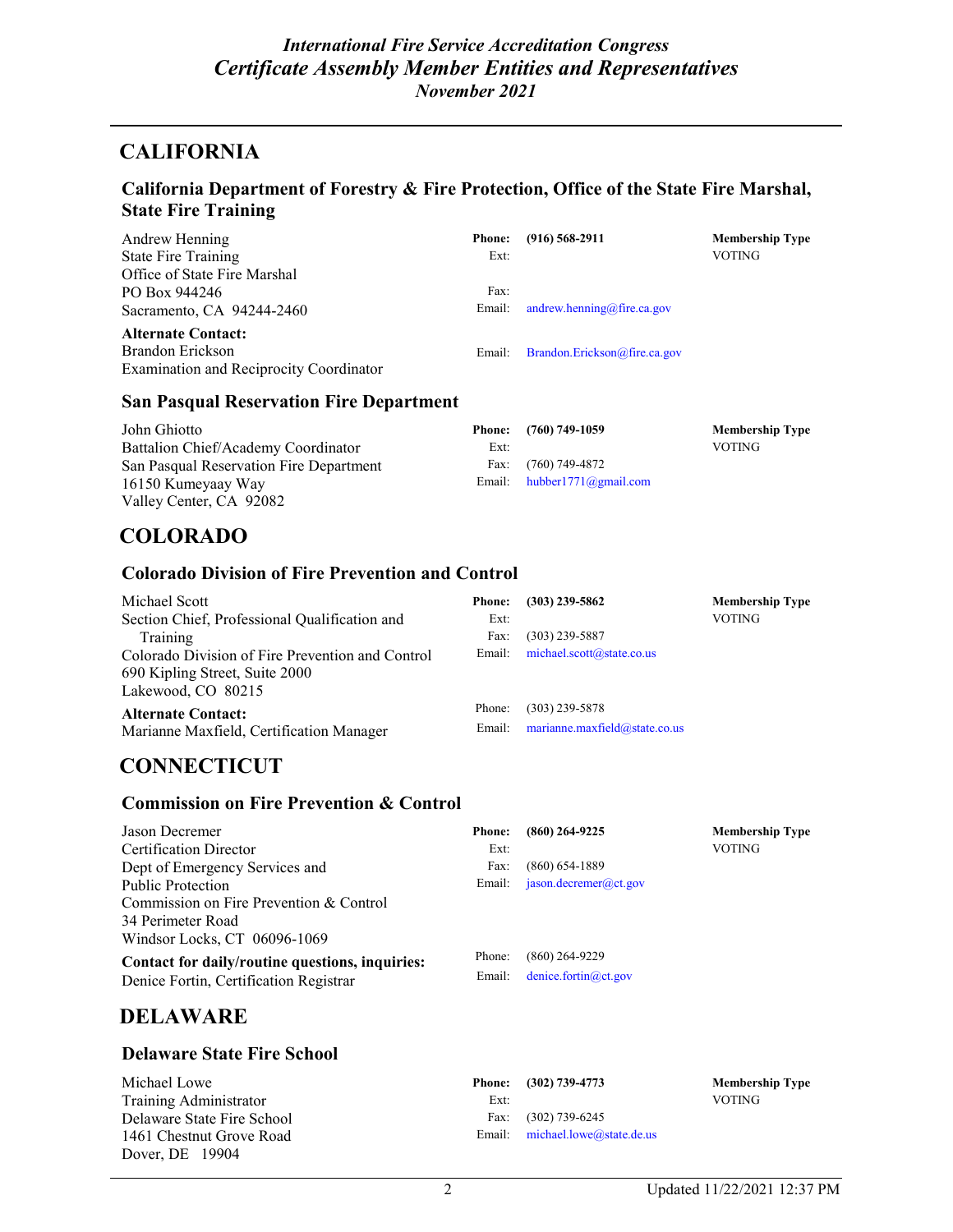### **DISTRICT OF COLUMBIA**

#### **[District of Columbia Fire & Emergency Medical Services](http://www.dcfd.com/)**

| Matthew Palmerton                  |      | Phone: $(202)$ 673-6603         | <b>Membership Type</b> |
|------------------------------------|------|---------------------------------|------------------------|
| Certification Program Manager      | Ext: |                                 | <b>VOTING</b>          |
| DC Fire and EMS Training Academy   | Fax: | $(202)$ 673-3245                |                        |
| 4600 Shepherd Parkway SW Room 2019 |      | Email: matthew.palmerton@dc.gov |                        |
| Washington, DC 20032               |      |                                 |                        |

### **FLORIDA**

#### **[Florida State Fire Marshal, Bureau of Fire Standards and Training](http://www.myfloridacfo.com/Division/SFM/BFST/default.htm)**

| Mark Harper                         |      | Phone: (352) 369-2829               | <b>Membership Type</b> |
|-------------------------------------|------|-------------------------------------|------------------------|
| Assistant Superintendent            | Ext: |                                     | <b>VOTING</b>          |
| Bureau of Fire Standards & Training |      | Fax: (352) 732-1374                 |                        |
| 11655 NW Gainesville Road           |      | Email: mark.harper@myfloridacfo.com |                        |
| Ocala, FL 34482                     |      |                                     |                        |

### **HAWAII**

#### **Honolulu Fire Department**

| Captain Charles Riemer           |      | Phone: (808) 723-7009         | <b>Membership Type</b> |
|----------------------------------|------|-------------------------------|------------------------|
| Certification Section            | Ext: |                               | <b>VOTING</b>          |
| HFD Training and Research Bureau |      | Fax: (808) 723-7031           |                        |
| 890 Valkenburgh Street           |      | Email: $criemer@honolulu.gov$ |                        |
| Honolulu, HI 96818-4478          |      |                               |                        |

### **IDAHO**

#### **Idaho Division of Career & Technical Education**

| Ross Johnson                                   |      | Phone: (208) 429-5520             | <b>Membership Type</b> |
|------------------------------------------------|------|-----------------------------------|------------------------|
| Fire Service Training                          | Ext: |                                   | <b>VOTING</b>          |
| Idaho Division of Career & Technical Education | Fax: |                                   |                        |
| Suite 324                                      |      | Email: Ross.Johnson@cte.idaho.gov |                        |
| 650 West State Street                          |      |                                   |                        |

### **ILLINOIS**

Boise, ID 83702

### **MEMBERS COALITION FOR STATE OF ILLINOIS**

*(one vote for State of Illinois)*

#### **Southwestern Illinois College**

| Curt Lougeay                  |      | Phone: (618) 234-5138                           |
|-------------------------------|------|-------------------------------------------------|
| Southwestern Illinois College | Ext: |                                                 |
| 2500 Carlyle Avenue           |      | Fax: $(618)$ 234-5158                           |
| Belleville. IL 62221          |      | Email: $\text{curl.}$ lougeay $\omega$ swic.edu |
|                               |      |                                                 |

### **Illinois Fire Service Institute**

Tracey Johnson Certification & Accreditation Assistant Manager Illinois Fire Service Institute 11 Gerty Drive

|       | ne: (618) 234-5138    |
|-------|-----------------------|
| Ext:  |                       |
| ax:   | $(618)$ 234-5158      |
| نانور | curt lougeau@ewic edu |

### **Phone: (217) 265-6451**

Ext: Fax: (217) 244-6790 Email : [tjohnsn@illinois.edu](mailto:tjohnsn@illinois.edu) **Membership Type** VOTING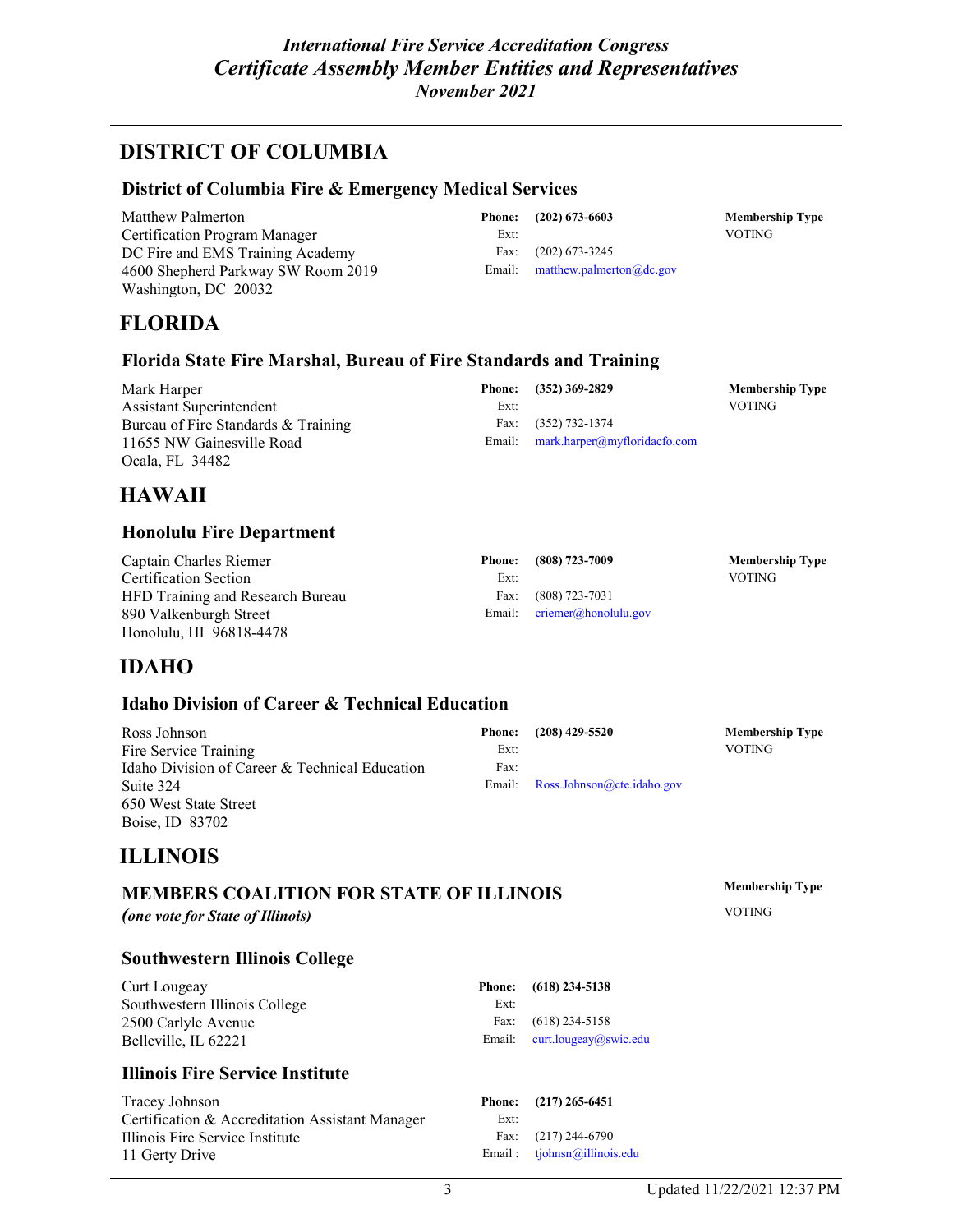Phone :

Email : [kglosser@illinois.edu](mailto:kglosser@illinois.edu)

Champaign, IL 61820

**Alternate Contact:** Kurt Glosser, Program Director of Curriculum and Testing

### **INDIANA**

### **[Indiana Board of Firefighting Personnel Standards and Education](http://www.in.gov/dhs/firecertification.htm)**

Indiana Fire & Public Safety Academy Indiana Department of Homeland Security 302 W Washington Street W-239 Indianapolis, IN 43204 **Phone: Membership Type** Ext: VOTING Fax: (317) 233-0497 Email:

### **IOWA**

### **[Fire Service Training Bureau](http://www.state.ia.us/government/dps/fm/fstb)**

Gary Howard Certification/Accreditation Manager Fire Service Training Bureau Iowa Department of Public Safety, State Fire Marshal Division Bldg 3536 (B-59) 7105 NW 70th Avenue Johnston, IA 50131-1824

|      | Phone: (515) 727-3426                                                                                               | <b>Membership Type</b> |
|------|---------------------------------------------------------------------------------------------------------------------|------------------------|
| Ext: |                                                                                                                     | <b>VOTING</b>          |
|      | Fax: $(515)$ 294-2156                                                                                               |                        |
|      | Email: $\frac{g_{\text{flow}}}{g_{\text{flow}}}$ ghoward ( $\frac{\partial g_{\text{obs}}}{\partial s}$ state.ia.us |                        |

### **KANSAS**

### **[Kansas Fire and Rescue Training Institute](http://www.kuce.org/fire/index.php)**

| Kelly McCoy                                | <b>Phone:</b> | (785) 864-9199              | <b>Membership Type</b> |
|--------------------------------------------|---------------|-----------------------------|------------------------|
| Kansas Fire & Rescue Training Institute    | Toll Free:    |                             | <b>VOTING</b>          |
| Univ of Kansas Prof & Continuing Education | Ext:          |                             |                        |
| 1515 St. Andrews Drive                     | Fax:          | $(785) 864 - 9044$          |                        |
| Lawrence, KS 66047                         |               | Email: $k$ ellymccoy@ku.edu |                        |

### **KENTUCKY**

#### **[Kentucky Fire Commission](http://www.kyffcert.com/)**

| Christy Rodgers                   |      | Phone: $(606)$ 784-1393          | <b>Membership Type</b> |
|-----------------------------------|------|----------------------------------|------------------------|
| <b>Testing Coordinator</b>        | Ext: |                                  | <b>VOTING</b>          |
| <b>State Fire Rescue Training</b> | Fax: |                                  |                        |
| 99 Lake Park Drive                |      | Email: christy.rodgers@kctcs.edu |                        |
| Morehead, KY 40351                |      |                                  |                        |

### **LOUISIANA**

### **LSU Fire and Emergency Training Institute**

| Christine Melancon Earnheart                | <b>Phone:</b> | $(225)$ 334-6066     | <b>Membership Type</b> |
|---------------------------------------------|---------------|----------------------|------------------------|
| Certification Manager                       | Ext:          |                      | <b>VOTING</b>          |
| Carrol L. Herring Fire & Emergency Training | Fax:          | $(225)$ 334-6065     |                        |
| Institute                                   | Email:        | $cmelancon@$ lsu.edu |                        |
| Louisiana State University                  |               |                      |                        |
| 6868 Nicholson Drive                        |               |                      |                        |
| Baton Rouge, LA 70820                       |               |                      |                        |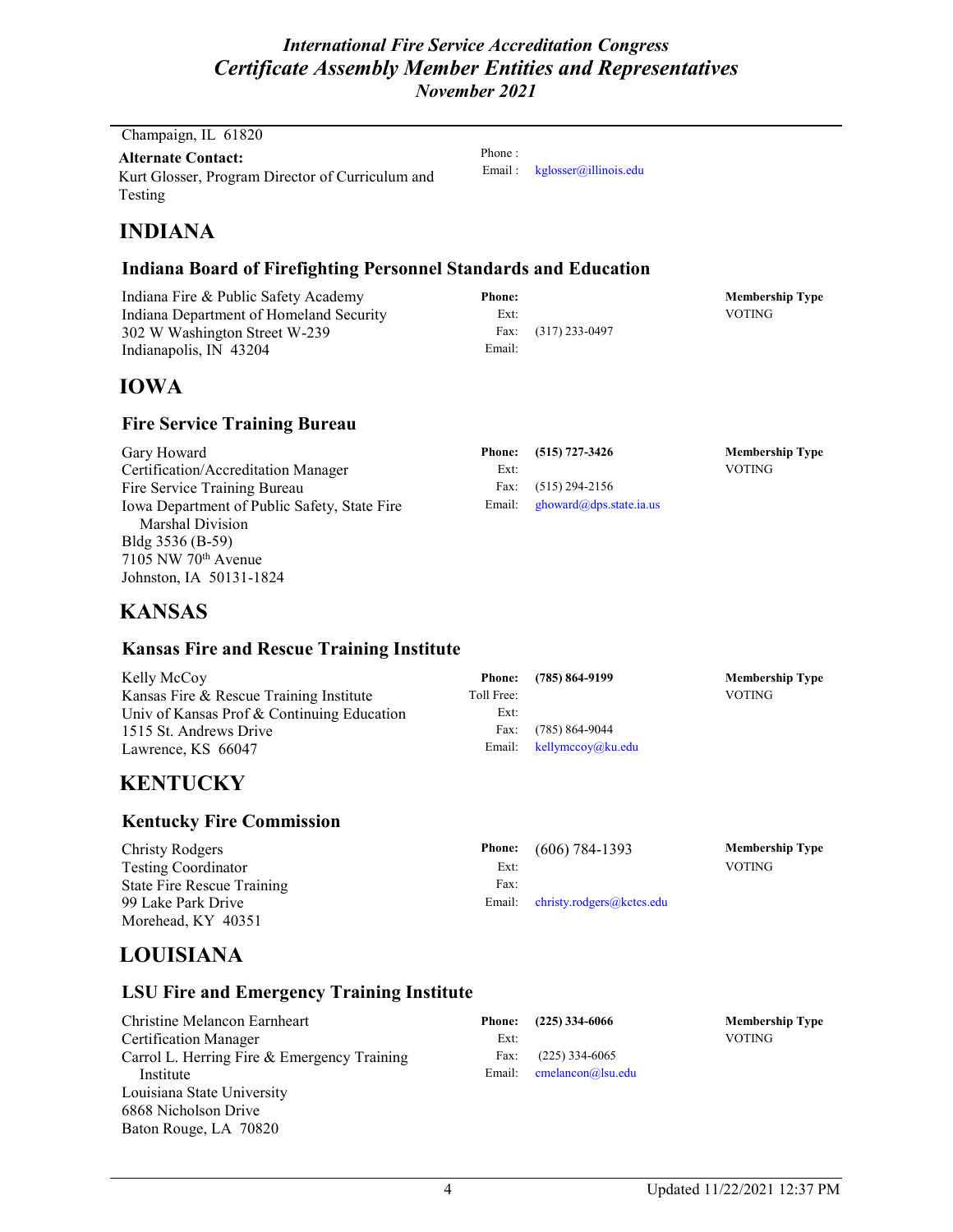### **MARYLAND**

#### **[Maryland Fire Service Personnel Qualifications Board, Inc.](https://zone.mfri.org/mfspqb/index.html)**

| Jack W. Beall, Jr                            | <b>Phone:</b> | $(202)$ 748-7479          | <b>Membership Type</b> |
|----------------------------------------------|---------------|---------------------------|------------------------|
| MD Fire Service Personnel Qual Brd           | Ext:          |                           | <b>VOTING</b>          |
| $C/O$ MD Fire $&$ Rescue Institute           | Fax:          | $(301)$ 314-0752          |                        |
| University of Maryland Bldg 199              | Email:        | jbeall@mfri.org           |                        |
| 4500 Campus Drive                            |               |                           |                        |
| College Park, MD 20742-6811                  |               |                           |                        |
| Questions regarding certifications, contact: |               |                           |                        |
| Robert (Bob) Rose                            | Phone:        | $(301)$ 226-9922          |                        |
| Grace Sokolowski                             | Phone:        | $(301)$ 226-9926          |                        |
|                                              | Email:        | $c$ ertification@mfri.org |                        |

### **MINNESOTA**

### **[Minnesota Fire Service Certification Board](http://www.mnfirecert.org/)**

| Nyle Zikmund              | <b>Phone:</b> | $(612) 860 - 7442$  | <b>Membership Type</b> |
|---------------------------|---------------|---------------------|------------------------|
| <b>Executive Director</b> | Ext:          |                     | <b>VOTING</b>          |
| <b>MFSCB</b>              | Fax:          |                     |                        |
| 2704 Mounds View Blyd     | Email:        | nrzikmund@mfscb.org |                        |
| Mounds View, MN 55112     |               |                     |                        |
| <b>Primary Contact:</b>   | Phone:        | $(763)$ 234-4332    |                        |
| Theresa (Terri) Zikmund   | Email:        | tzikmund@mfscb.org  |                        |

### **MISSISSIPPI**

#### **[Mississippi State Fire Academy](http://www.doi.state.ms.us/fireacad/fa_home.htm)**

| Shannon L. Sandridge           |          | Phone: (601) 932-2444                        | <b>Membership Type</b> |
|--------------------------------|----------|----------------------------------------------|------------------------|
| Instructor Chief               | Ext: 312 |                                              | VOTING                 |
| Mississippi State Fire Academy |          | Fax: $(601)$ 932-2819                        |                        |
| #1 Fire Academy USA            |          | Email: $ssandridge(\omega)$ msfa.state.ms.us |                        |
| Jackson, MS 39208              |          |                                              |                        |

### **MISSOURI**

#### **[Missouri Division of Fire Safety](http://www.dfs.dps.mo.gov/)**

Becky Trapani Program Manager Training and Certification Unit Missouri Division of Fire Safety PO Box 844 2401 E. Mccarty Street Jefferson City, MO 65102

|        | Phone: (573) 522-2426        | <b>Membership Type</b> |
|--------|------------------------------|------------------------|
| Ext:   |                              | <b>VOTING</b>          |
|        | Fax: $(573) 751 - 1744$      |                        |
| Email: | Becky.Trapani@dfs.dps.mo.gov |                        |
|        |                              |                        |

### **MONTANA**

### **MSU [Fire Services Training School](http://www.montana.edu/wwwfire/)**

| John Culbertson                          |      | Phone: (406) 761-7885              | <b>Membership Type</b> |
|------------------------------------------|------|------------------------------------|------------------------|
| Director                                 | Ext: |                                    | <b>VOTING</b>          |
| MSU Fire Services Training School        | Fax: | $(406)$ 268-3735                   |                        |
| 750 6 <sup>th</sup> Street SW, Suite 205 |      | Email: John.culbertson@montana.edu |                        |
| Great Falls, MT 59404                    |      |                                    |                        |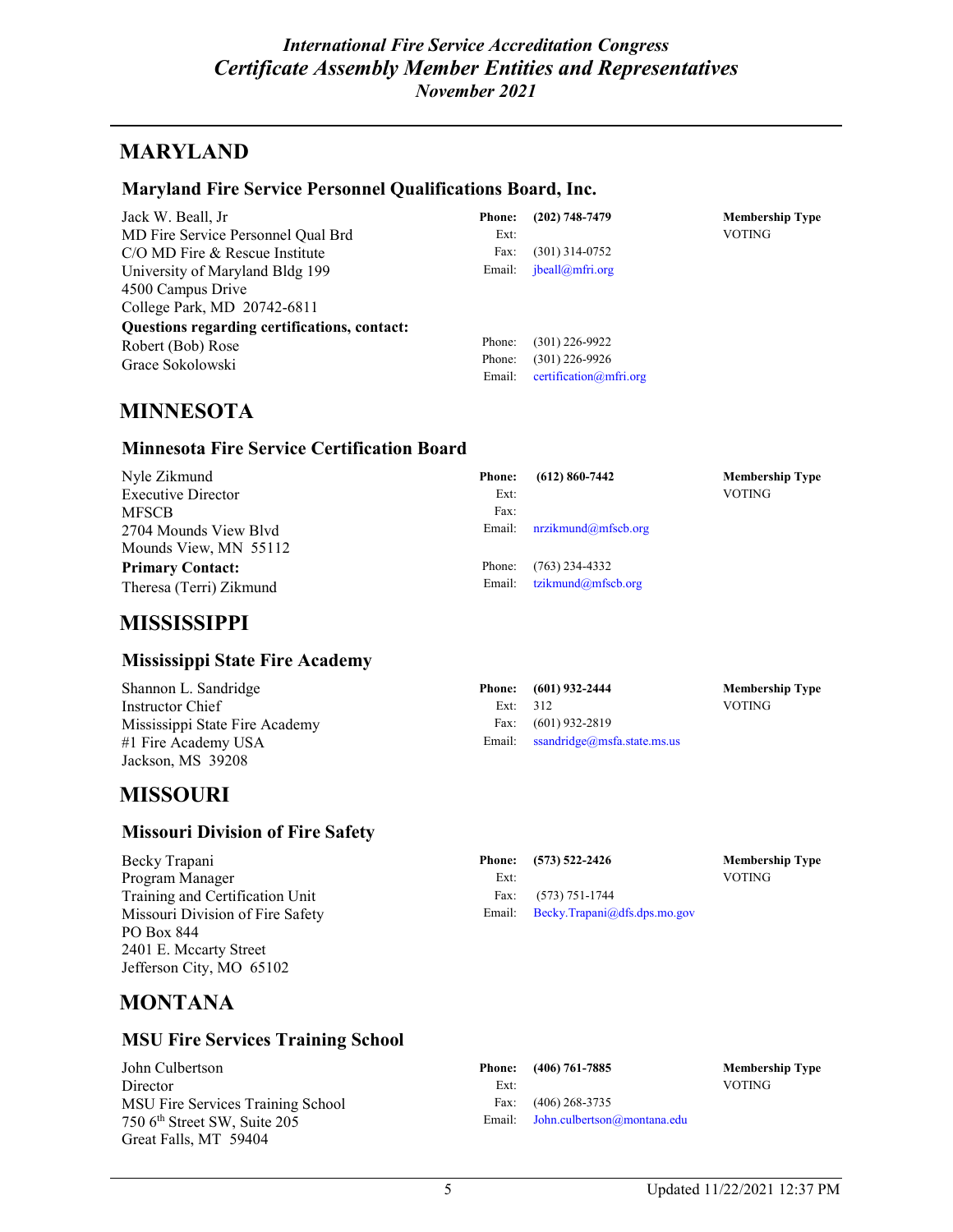### **NEBRASKA**

#### **[Nebraska State Fire Marshal Training Division](http://www.nebraskasfmtd.org/)**

Alan Joos Training Division Chief State Fire Marshal Training Division 3347 W. Capital Grand Island, NE 68803

**Phone:** (308) 385-6892 **Membership Type** Fax: (308) 385-6890 VOTING Email: [alan.joos@nebraska.gov](mailto:alan.joos@nebraska.gov)

### **NEVADA**

#### **[State of Nevada, Division of the State Fire Marshal](http://fire.state.nv.us/)**

| Dennis Pinkerton                        |      | Phone: (775) 684-7520               | <b>Membership Type</b> |
|-----------------------------------------|------|-------------------------------------|------------------------|
| Bureau Chief                            | Ext: | <b>VOTING</b>                       | <b>VOTING</b>          |
| Fire & Haz Mat Training & Certification |      | Fax: (775) 684-7507                 |                        |
| NV State Fire Marshal Division          |      | Email: $dpinkerton@dps.state.nv.us$ |                        |
| 107 Jacobsen Way                        |      |                                     |                        |
| Carson City, NV 89711                   |      |                                     |                        |

### **NEW JERSEY**

#### **New Jersey Division of Fire Safety**

| Kent D. Neiswender                 |      | Phone: (609) 341-3473             | <b>Membership Type</b> |
|------------------------------------|------|-----------------------------------|------------------------|
| New Jersey Division of Fire Safety | Ext: |                                   | <b>VOTING</b>          |
| PO Box 809                         |      | Fax: $(609)$ 341-3469             |                        |
| Trenton, NJ 08625-0809             |      | Email: kent.neiswender@dca.nj.gov |                        |

### **NEW MEXICO**

#### **New Mexico Firefighters Training Academy**

| <b>Brad Brunson</b><br>Deputy State Fire Marshal | <b>Phone:</b><br>Ext: | $(575) 835 - 7500$              | <b>Membership Type</b><br><b>VOTING</b> |
|--------------------------------------------------|-----------------------|---------------------------------|-----------------------------------------|
| <b>Training Bureau</b>                           | Fax:                  | $(505)$ 835-7506                |                                         |
| <b>Public Regulation Commission</b>              |                       | Email: Brad.Brunson@state.nm.us |                                         |
| PO Box 239                                       |                       |                                 |                                         |
| 600 Aspen                                        |                       |                                 |                                         |

### **NEW YORK**

Socorro, NM 87801

### **Public Safety Training Center - Onondaga Community College**

| Kevin Geidel                     | <b>Phone:</b> | $(315)$ 498-2671              | <b>Membership Type</b> |
|----------------------------------|---------------|-------------------------------|------------------------|
| Acting FPT, Academic Coordinator | Ext:          |                               | <b>VOTING</b>          |
| Public Safety Training Center    | Fax:          | $(315)$ 492-1521              |                        |
| Onondaga Community College       |               | Email: k.m.geidel@sunyocc.edu |                        |
| Excell Bldg 4969 Onondaga Road   |               |                               |                        |
| Syracuse, NY 13215-1944          |               |                               |                        |
| <b>Alternate Contact:</b>        | Phone:        | $(315)$ 498-6042              |                        |
| Becky Buff                       | Email:        | buffb@sunyocc.edu             |                        |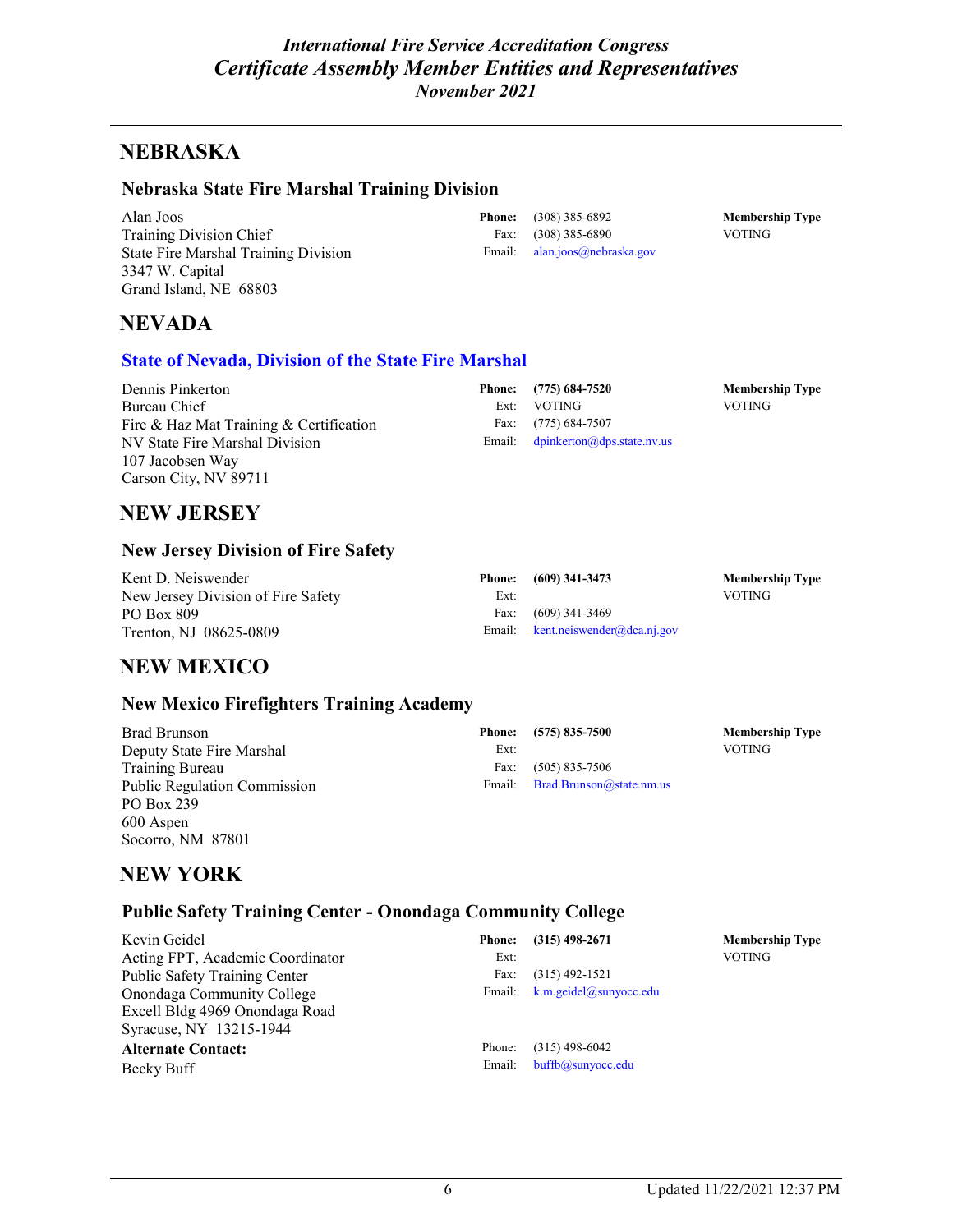## **NORTH CAROLINA**

#### **[North Carolina Fire & Rescue Commission](http://www.ncdoi.com/OSFM/default.asp)**

| Kim Williams                 |      | Phone: (919) 647-0089                              | <b>Membership Type</b> |
|------------------------------|------|----------------------------------------------------|------------------------|
| Deputy Director              | Ext: |                                                    | <b>VOTING</b>          |
| NC Dept of Insurance         | Fax: | $(919)$ 715-0063                                   |                        |
| Office of State Fire Marshal |      | Email: $\lim_{x \to 0}$ kim.williams (a) ncdoi.gov |                        |
| 325 N Salisbury Street       |      |                                                    |                        |
| Raleigh, NC 27699-1202       |      |                                                    |                        |

### **OHIO**

### **[Division of State Fire Marshal](http://www.com.state.oh.us/)**

| James Clevenger                |      | Phone: (614) 752-7208                | <b>Membership Type</b> |
|--------------------------------|------|--------------------------------------|------------------------|
| Division of State Fire Marshal | Ext: |                                      | VOTING.                |
| Ohio Fire Academy              |      | Fax: $(614) 752-7111$                |                        |
| 8895 East Main Street          |      | Email: $i$ clevenger@com.state.oh.us |                        |
| Reynoldsburg, OH 43068         |      |                                      |                        |

### **OKLAHOMA**

### **[Oklahoma State Fire Service Training](http://www.osufst.org/)**

| Tara Youngblood           | Phone: | (405) 744-7595                | <b>Membership Type</b> |
|---------------------------|--------|-------------------------------|------------------------|
| Fire Service Training     | Ext:   |                               | <b>VOTING</b>          |
| Oklahoma State University |        | Fax: (405) 744-7377           |                        |
| 1723 W Tyler Avenue       |        | Email: tyoungblood@osufst.org |                        |
| Stillwater, OK 74078-8041 |        |                               |                        |

### **OREGON**

### **[Portland Community College](http://www.pcc.edu/programs/fire-protection/certification.html)**

| Bill Benjamin                     |      | Phone: (971) 722-5494                | <b>Membership Type</b> |
|-----------------------------------|------|--------------------------------------|------------------------|
| Fire Protection Technology        | Ext: |                                      | VOTING                 |
| <b>Portland Community College</b> |      | Fax: (971) 722-5535                  |                        |
| 705 North Killingsworth           |      | Email: william.benjamin $3$ @pcc.edu |                        |
| Portland, OR 97217                |      |                                      |                        |

### **PENNSYLVANIA**

### **Office of the State Fire Commissioner/Pennsylvania State Fire Academy**

| Tracie Young-Brungard                 |            | Phone: (717) 248-1115    | <b>Membership Type</b> |
|---------------------------------------|------------|--------------------------|------------------------|
| Office of the State Fire Commissioner | Ext: $120$ |                          | <b>VOTING</b>          |
| 1150 Riverside Drive                  |            | Fax: $(717)$ 248-3580    |                        |
| Lewistown, PA 17044                   |            | Email: tyoung-bru@pa.gov |                        |

### **SOUTH CAROLINA**

### **[South Carolina Fire Academy](http://statefire.llr.sc.gov/scfa/index.aspx)**

|      | Phone: (803) 896-9800           | <b>Members</b> |
|------|---------------------------------|----------------|
| Ext: |                                 | VOTING         |
| Fax: |                                 |                |
|      | Email: Andrela.Riley@llr.sc.gov |                |

**Phone: (803) 896-9800 Membership Type**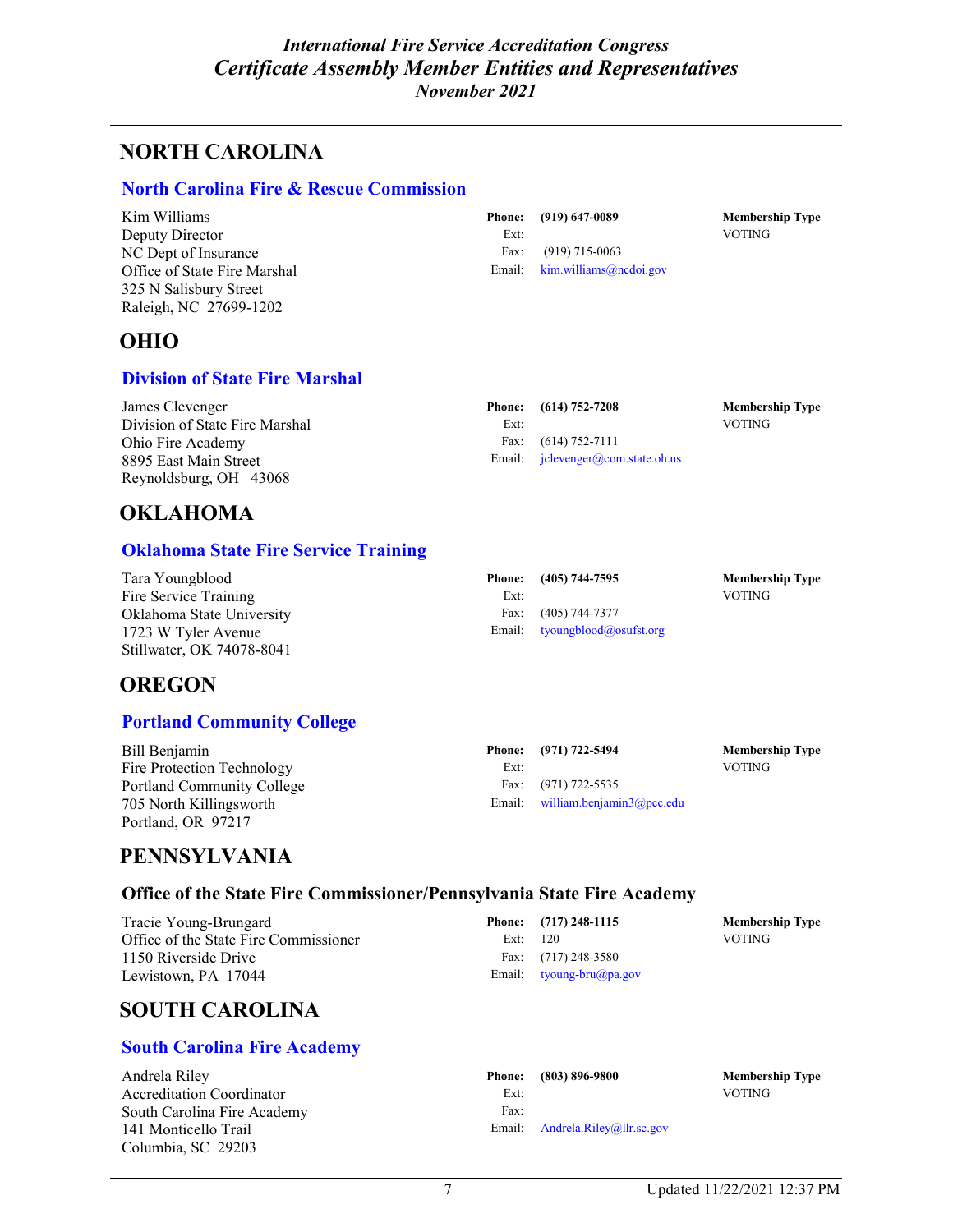### **TENNESSEE**

#### **[Tennessee Commission on Firefighting Personnel Standards & Education](http://www.tn.gov/fire/commFireFighting.shtml)**

Anthony Grande Commission on Firefighting Personnel Standards & Education Tennessee State Fire Marshal's Office Department of Commerce and Insurance 2161 Unionville Deason Road Bell Buckle, TN 37020

|      | Phone: (931) 294-4140        | <b>Membership Type</b> |
|------|------------------------------|------------------------|
| Ext: |                              | <b>VOTING</b>          |
|      | Fax: (931) 294-4135          |                        |
|      | Email: Anthony.Grande@tn.gov |                        |

### **TEXAS**

#### **[Texas Commission on Fire Protection](http://www.tcfp.texas.gov/)**

Texas Commission On Fire Protection PO Box 2286 Austin, TX 78768-2286

**Contact for reciprocity/requests for IFSAC seals:** Kristen Borthwick

| Phone: |                                         | <b>Membership Type</b> |
|--------|-----------------------------------------|------------------------|
| Ext:   |                                         | VOTING                 |
|        | Fax: $(512)$ 936-3808                   |                        |
| Email: |                                         |                        |
|        | Phone: (512) 936-3828                   |                        |
|        | Email: kristen.borthwick@tcfp.texas.gov |                        |
|        |                                         |                        |

### **UNITED STATES DEPARTMENT OF DEFENSE AIR FORCE, ARMY, MARINES, NAVY**

### **[US DoD Fire & Emergency Services](http://www.dodffcert.com/)**

| Alton Robinson                      | <b>Phone:</b> | $(850)$ 283-6221                  | <b>Membership Type</b> |
|-------------------------------------|---------------|-----------------------------------|------------------------|
| Certification Program Manager       | Ext:          |                                   | <b>VOTING</b>          |
| Dod FES Certification Program       | Fax:          | $(850)$ 387-1476                  |                        |
| <b>USAF Fire Emergency Services</b> |               | Email: alton.robinson.4@us.af.mil |                        |
| 139 Barnes Drive, Suite 1           |               |                                   |                        |

### **UTAH**

Tyndall AFB, FL 32403

#### **[Utah Fire and Rescue Academy](http://www.uvsc.edu/ufra/)**

| Joan Aaron                 |            | Phone: (801) 863-7700       | <b>Membership Type</b> |
|----------------------------|------------|-----------------------------|------------------------|
| Program Manager            | Toll free: |                             | <b>VOTING</b>          |
| Utah Fire & Rescue Academy | Ext:       |                             |                        |
| 3131 Mike Jense Parkway    | Fax:       | $(801)$ 863-7738            |                        |
| Provo. UT 84601            |            | Email: $joan.aaron@uvu.edu$ |                        |

### **VIRGINIA**

#### **[Virginia Department of Fire Programs](http://www.vafire.com/)**

David Jolly Division Chief Curriculum Development Quality Assurance Department of Fire Programs 1005 Technology Park Drive Glen Allen, VA 23059

| Ext: | Fax: (801) 863-7738<br>Email: joan.aaron@uvu.edu |
|------|--------------------------------------------------|
|      |                                                  |

|        | Phone: (804) 249-1970         | <b>Membership Type</b> |
|--------|-------------------------------|------------------------|
|        | Fax: $(804)$ 371-3444         | VOTING                 |
| Email: | david.jolly@vdfp.virginia.gov |                        |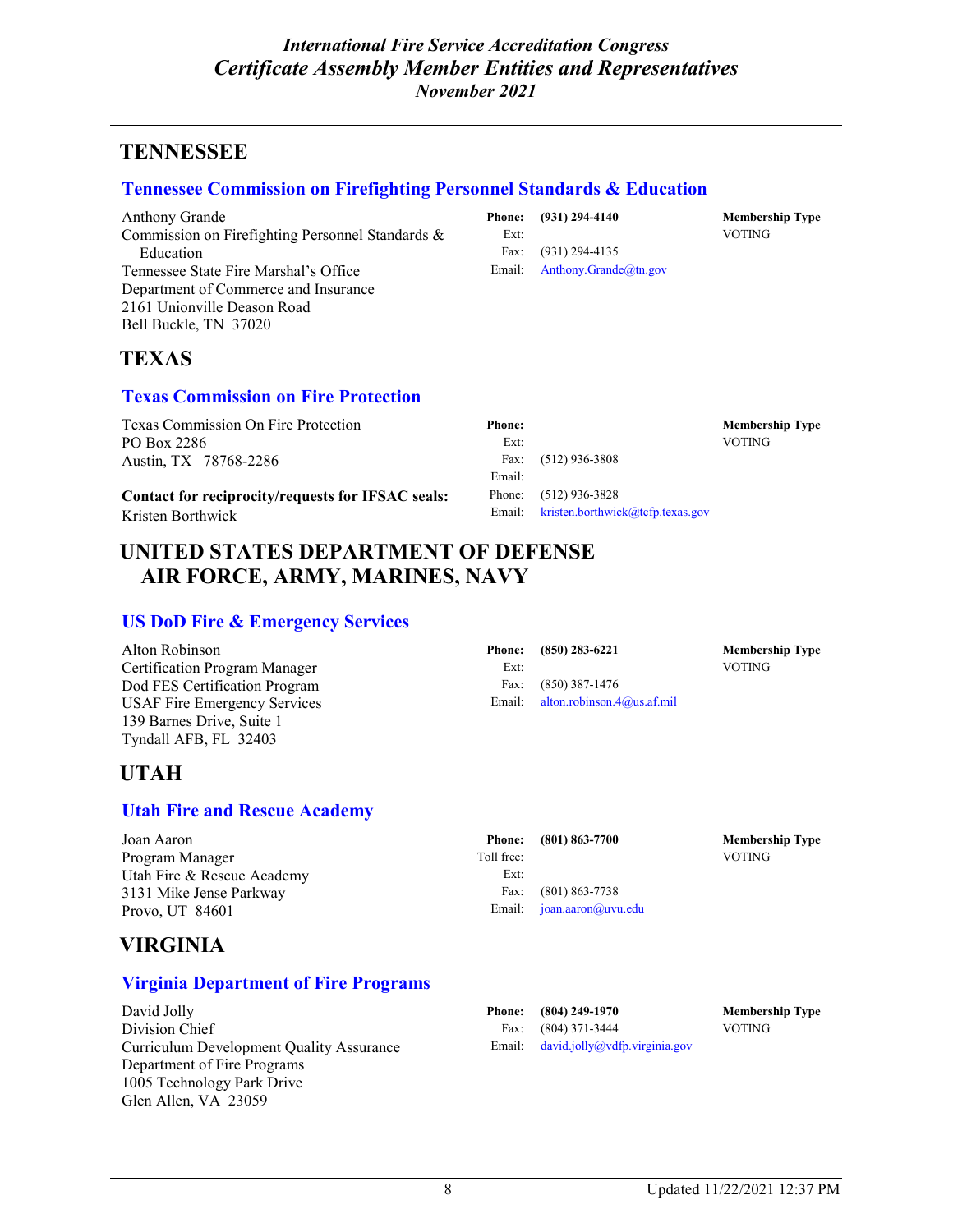## **WASHINGTON**

### **[Washington State Patrol -](http://www.wsp.wa.gov/fire) Fire Protection Bureau**

Bill Slosson Chief Deputy State Fire Marshal WA State Patrol - Fire Protection Bureau PO Box 42642 Olympia, WA 98504-2642

|      | Phone: (360) 596-3928                                           | <b>Membership Type</b> |
|------|-----------------------------------------------------------------|------------------------|
| Ext: |                                                                 | VOTING                 |
|      | Fax: (360) 596-3936                                             |                        |
|      | Email: $\frac{\text{bill}}{\text{slosson}(a\text{wsp.wa.gov})}$ |                        |

### **WEST VIRGINIA**

#### **West Virginia Department of Education**

Cyndy Sundstrom West Virginia Department of Education Office of Adult Ed. & Workforce Development Bldg 6 Room 825 1900 Kanawha Boulevard East Charleston, WV 25305-0330

|      | Phone: (304) 558-0280                                                                              | <b>Membership Type</b> |
|------|----------------------------------------------------------------------------------------------------|------------------------|
|      | Ext: $53546$                                                                                       | VOTING                 |
| Fax: |                                                                                                    |                        |
|      | Email: $\text{c} \text{sin} \text{d} \text{str}(\text{a} \text{k}12.\text{w} \text{v}. \text{us})$ |                        |

### **WISCONSIN**

### **[Wisconsin Fire Education and Training](http://mywtcs.wtcsystem.edu/fire-service)**

Angela White Fire Service Education Director Wisconsin Technical College System Office 4622 University Avenue PO Box 7874 Madison, WI 53707-7874

| Phone: | $(608)$ 266-7289              | <b>Membership Type</b> |
|--------|-------------------------------|------------------------|
| Ext:   |                               | <b>VOTING</b>          |
|        | Fax: $(608)$ 266-1690         |                        |
| Email: | $angle. white@w$ tcsystem.edu |                        |

# *CANADA*

### **ALBERTA**

10155-102 Street Edmonton, AB T5J 4L4

### **Office of the Fire Commissioner – Alberta Municipal Affairs**

| Sonya Irvine                                         |      | Phone: (780) 644-2120         |
|------------------------------------------------------|------|-------------------------------|
| Director, Accreditation, Certification and Analytics | Ext: |                               |
| Alberta Municipal Affairs                            | Fax: | $(780)$ 415-8663              |
| Public Safety Division                               |      | Email: sonya.irvine@gov.ab.ca |
| Strategic and System Support                         |      |                               |
| 16 <sup>th</sup> Floor, Commerce Place               |      |                               |

**Membership Type** VOTING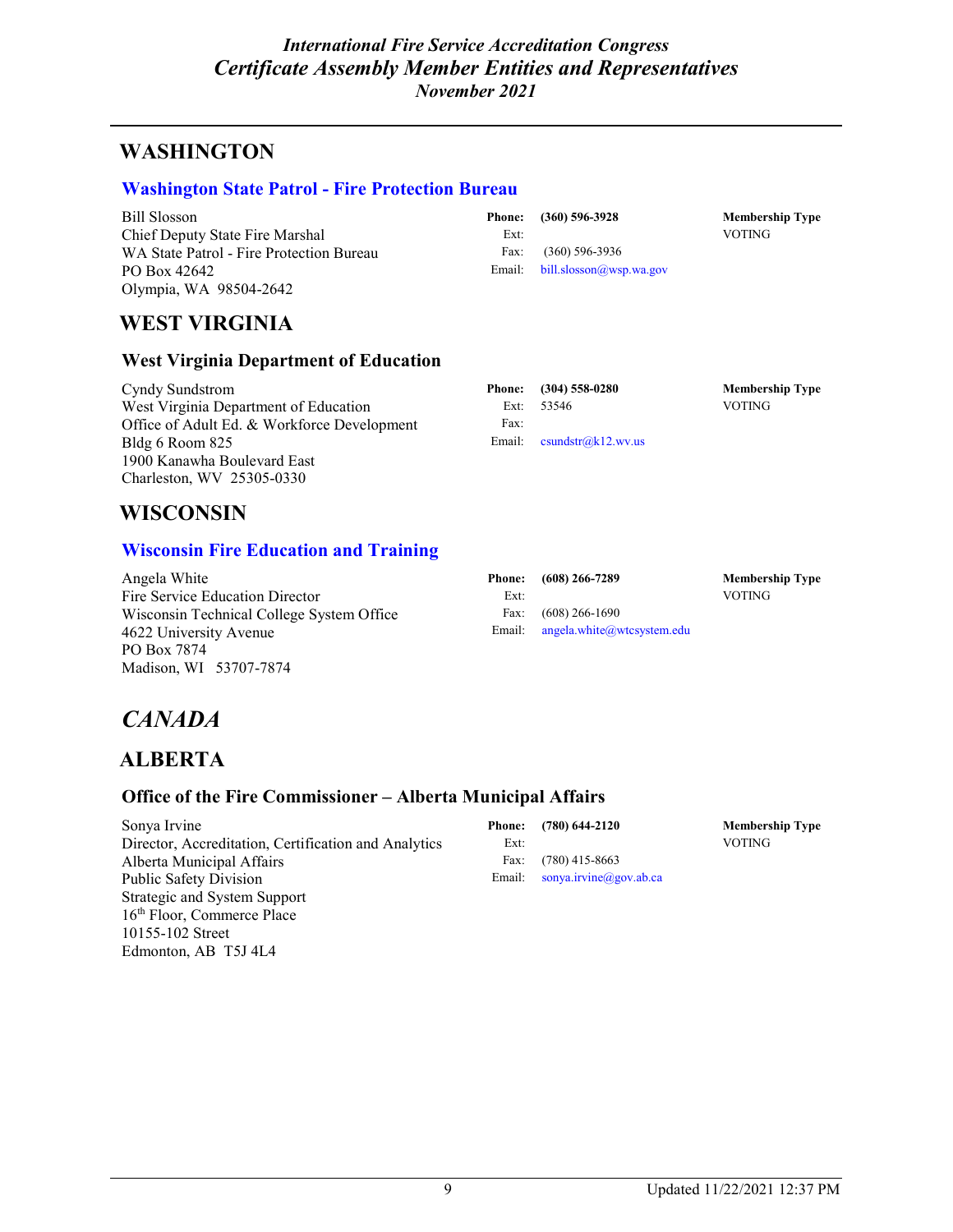### **BRITISH COLUMBIA**

### **[Justice Institute of British Columbia](http://www.jibc.bc.ca/)**

Charlene Jordan-Jones **Director** Fire & Safety Division – School of Public Safety Justice Institute of British Columbia 715 Mcbride Blvd New Westminster, BC V3L 5T4

| <b>Phone:</b> | $(604)$ 528-5669        |
|---------------|-------------------------|
| Ext:          |                         |
| Fax:          | $(604)$ 528-5660        |
| Email:        | $cjordan-jones@jibc.ca$ |

**Membership Type** VOTING

### **CANADIAN NATIONAL DEFENCE**

### **[Canadian Forces Fire Marshal's Office](http://www.admie.forces.gc.ca/index-eng.asp)**

| Jacques Rene               | Phone: $(705)$ 424-1200          | <b>Membership Type</b> |
|----------------------------|----------------------------------|------------------------|
| National Defence HO        | Ext: $2351$                      | <b>VOTING</b>          |
| MGEN George R Pearkes Bldg | Fax: $(705)$ 423-2352            |                        |
| Ottawa, Ontario K1A 0K2    | Email: Jacques.Rene@forces.gc.ca |                        |

### **MANITOBA**

### **[Manitoba Emergency Services College](http://www.firecomm.gov.mb.ca/home.html)**

| Brenda Popko                        |      | <b>Phone:</b> $(204)$ 726-6855          | <b>Membership Type</b> |
|-------------------------------------|------|-----------------------------------------|------------------------|
| Deputy Fire Commissioner - MESC     | Ext: |                                         | <b>VOTING</b>          |
| Manitoba Emergency Services College |      | Fax: $(204)$ 726-6847                   |                        |
| 1601 Van Horne Ave East             |      | Email: $brenda.popko(\omega gov.mb.ca)$ |                        |
| Brandon, MB R7A 7K2                 |      |                                         |                        |

### **NEW BRUNSWICK**

#### **New Brunswick Office of the Fire Marshal**

| Susan Gamble               | Phone: | (506) 444-4556               | <b>Membership Type</b> |
|----------------------------|--------|------------------------------|------------------------|
| Office of The Fire Marshal |        | $(506)$ 470-2021             | VOTING.                |
| Gibson Place, $2nd$ Floor  |        | Fax: $(506)$ 453-2307        |                        |
| PO Box 6000                |        | Email: $susan.gamble@gnb.ca$ |                        |
| Fredericton, NB E3B 5H1    |        |                              |                        |

### **NEWFOUNDLAND**

### **Fire Services Division, Department of Municipal Affairs and Environment**

Derek Simmons Director of Fire Services/Fire Commissioner Fire Services Division 25 Hallett Crescent St. John's, NL A1B 4J6

|      | Phone: (709) 729-1608              | <b>Membership Type</b> |
|------|------------------------------------|------------------------|
| Ext: |                                    | <b>VOTING</b>          |
|      | Fax: (709) 729-2524                |                        |
|      | Email: $dsimmons(\omega)gov.nl.ca$ |                        |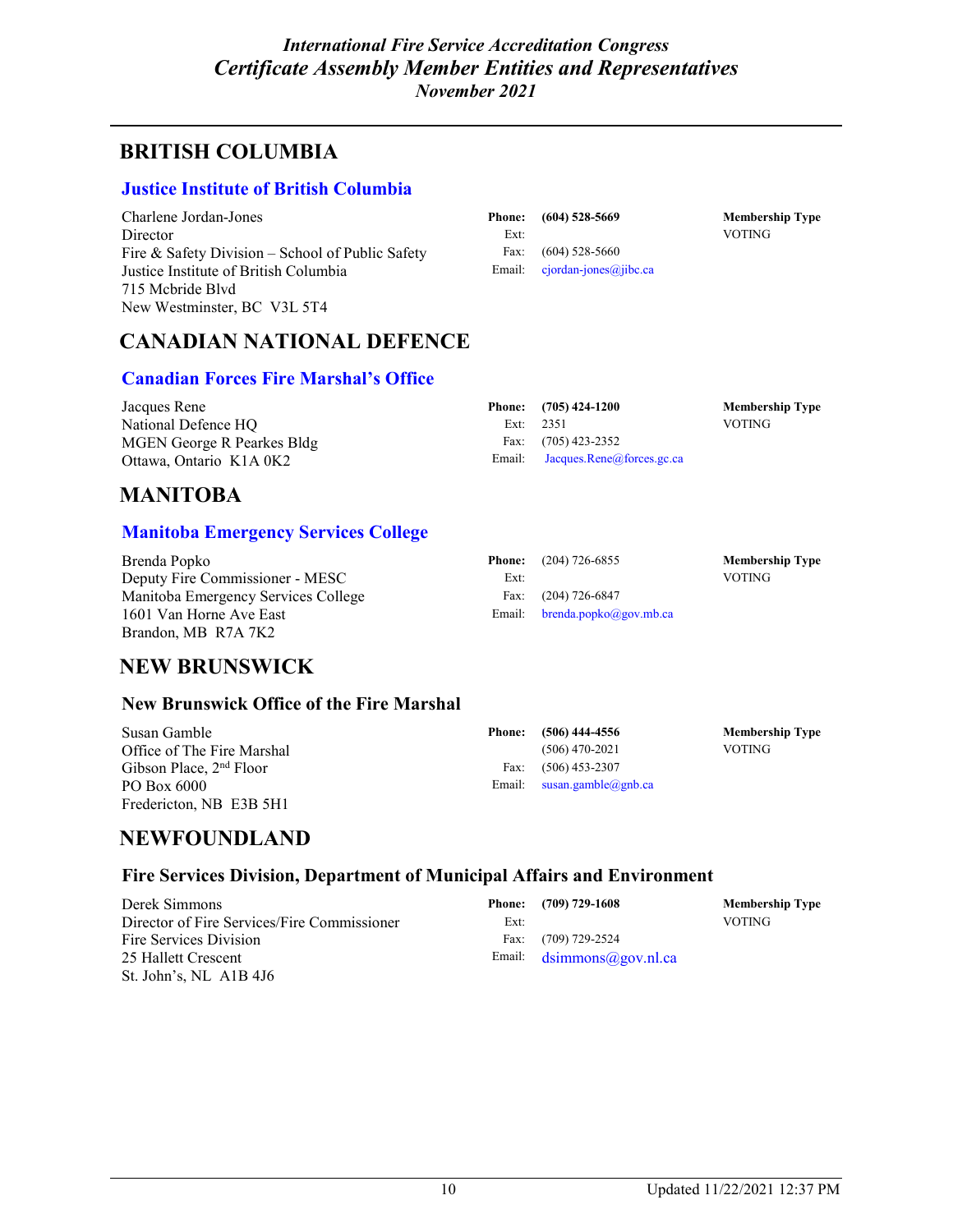### **NOVA SCOTIA**

#### **[Nova Scotia Fire Service Professional Qualifications Board](https://nsfspqb.ca/)**

John Cunningham Chairperson NS Fire Service Professional Qualifications Board c/o NS Office of the Fire Marshal Dept of Municipal Affairs and Housing 1505 Barrington St, 11 South, Suite 1135 PO Box 231 Halifax, NS B3J 2M4

|            | Phone: (902) 861-3823               | <b>Membership Type</b> |
|------------|-------------------------------------|------------------------|
| Ext: $223$ |                                     | <b>VOTING</b>          |
| Fax:       |                                     |                        |
|            | Email: $j$ cunningham@fireschool.ca |                        |

### **ONTARIO**

#### **Office of [the Fire Marshal](http://www.ofm.gov.on.ca/) & Emergency Management**

| John Snider                            | <b>Phone:</b> | (249) 288-6539                | <b>Membership Type</b> |
|----------------------------------------|---------------|-------------------------------|------------------------|
| Assistant Deputy Fire Marshal          | Ext:          |                               | <b>VOTING</b>          |
| Ministry of the Solicitor General      | Fax:          |                               |                        |
| Office of the Fire Marshal & Emergency |               | Email: John.Snider@ontario.ca |                        |
| Management                             |               |                               |                        |
| 25 Morton Shulman Ave, 2nd Floor       |               |                               |                        |
| Toronto, ON M3M 0B1                    |               |                               |                        |

### **PRINCE EDWARD ISLAND**

#### **Atlantic Police Academy**

| Jeffrey Minten           | <b>Phone:</b> | $(902) 888 - 6716$                                                                               | <b>Membership Type</b> |
|--------------------------|---------------|--------------------------------------------------------------------------------------------------|------------------------|
| Deputy Director          | Ext:          |                                                                                                  | <b>VOTING</b>          |
| Fire Services Division   | Fax:          |                                                                                                  |                        |
| Atlantic Police Academy  |               | Email: $\mathsf{isminten}(\mathcal{Q} \mathsf{holl} \mathsf{and} \mathsf{college}.\mathsf{com})$ |                        |
| PO Box 156               |               |                                                                                                  |                        |
| 66 Argus Street          |               |                                                                                                  |                        |
| Slemon Park, PEI C0B 2A0 |               |                                                                                                  |                        |

### **QUEBEC**

### **Ecole Nationale des pompiers du Quebec (Quebec National Fire Academy)**

Stephen Valade Director of Operations Ecole Nationale des pompiers du Quebec Bureau 3.08 2800, boul. St-Martin Ouest 3e étage Laval, Quebec H7T 2S9

|                                | <b>Membership Type</b>                                                  |
|--------------------------------|-------------------------------------------------------------------------|
|                                | <b>VOTING</b>                                                           |
|                                |                                                                         |
| stephen.valade@enpq.gouv.qc.ca |                                                                         |
|                                | Phone: (450) 680-6800<br>Ext: $6825$<br>Fax: $(450) 680-6818$<br>Email: |

### **SASKATCHEWAN**

### **[Office of the Fire Commissioner](http://www.cps.gov.sk.ca/Safety/fire/default.shtml)**

Ray Unrau Director, Client Training and Preparedness Saskatchewan Public Safety Agency 964 – 123 $3^{\text{rd}}$  Avenue North Saskatoon, SK S7K 2H6

| Phone: | $(306)$ 227-4370     |
|--------|----------------------|
| Ext:   |                      |
| Fax:   | $(306)$ 933-5013     |
| Email: | ray.unrau2@gov.sk.ca |

 $$ VOTING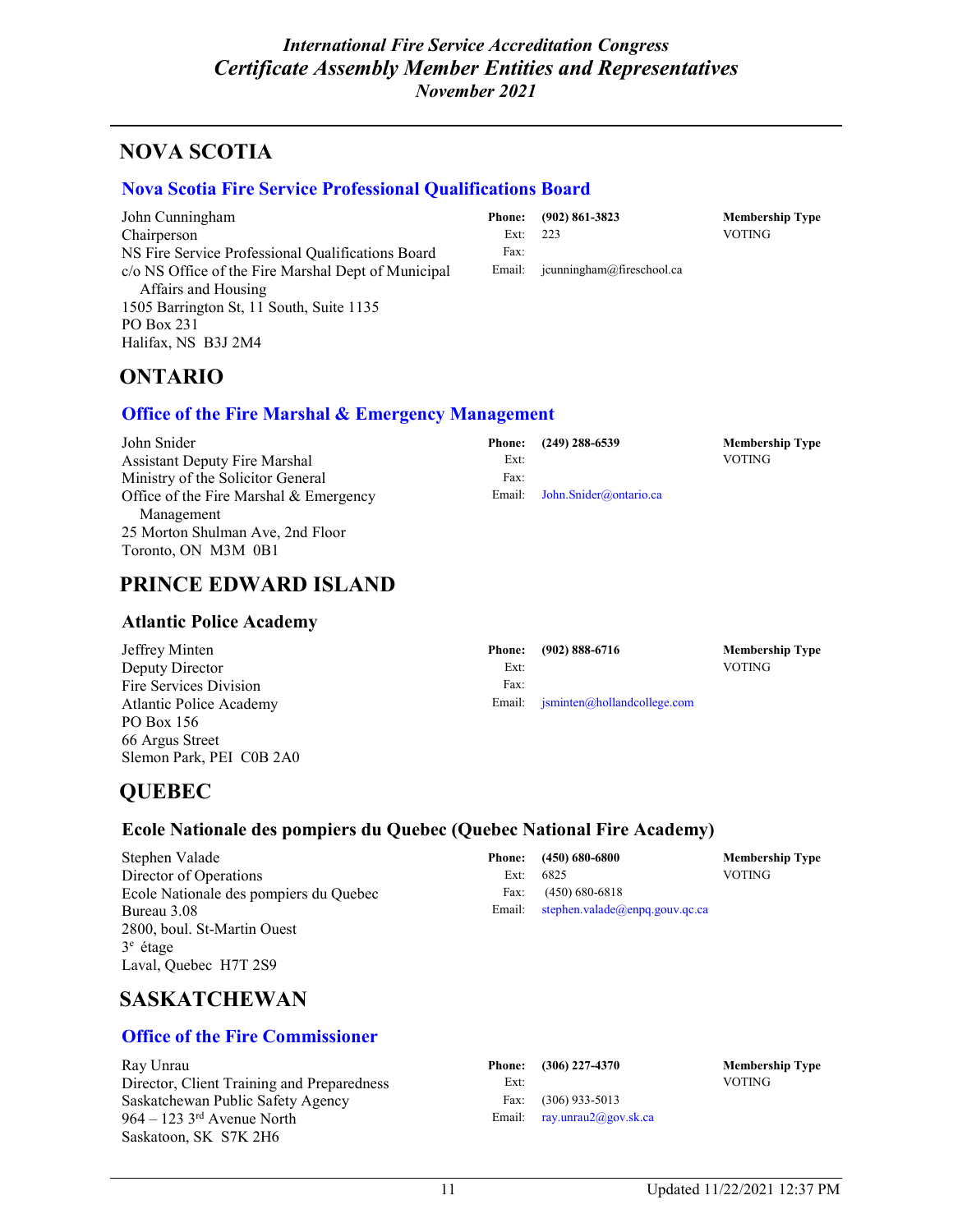## *COLUMBIA*

#### **Foundation for Fire Rescue in Latin America/D.B.A. Fires Foundation**

German A Lopez Director 11881 Gulf Pointe Drive #M32 Houston, TX 77089

**Phone:** 011 0267-3162227 **Membership Type** Ext: VOTING Fax: 011 0267-3162220 Email: [germanlopez@firesfoundation.org](mailto:germanlopez@firesfoundation.org)

## *EGYPT*

#### **Egyptian Navy Firefighting, Damage Control, and Safety Academy**

| Captain Mohamed Helmy                          | <b>Phone:</b> | 2 01001700163          | <b>Membership Type</b> |
|------------------------------------------------|---------------|------------------------|------------------------|
| Commanding Officer                             | Ext:          |                        | VOTING                 |
| Egyptian Navy Firefighting, Damage Control and | Fax:          |                        |                        |
| Safety Academy                                 | Email:        | sgpi $2004$ @yahoo.com |                        |
| Alexandria Egypt                               |               |                        |                        |

## *GERMANY*

### **Deutsches Rotes Kreuz (DRK)**

| Dagmar Mergenthaler               |      | Phone: $+49-6222-74716$ | <b>Membership Type</b> |
|-----------------------------------|------|-------------------------|------------------------|
| DRK Kreisverband Südwestpfalz e.V | Ext: |                         | <b>VOTING</b>          |
| $22er-StraBe 66$                  | Fax: | +49-6205-283744         |                        |
| Zweibrücken 66482                 |      | Email: $bdl@serv24.de$  |                        |
| Germany                           |      |                         |                        |

## *KINGDOM OF SAUDI ARABIA*

### **Arab Fire Safety and Security Academy**

| Zeyad Saqr                          |      | Phone: 966 2 637 0448           | <b>Membership Type</b> |
|-------------------------------------|------|---------------------------------|------------------------|
| Arab Fire Safety & Security Academy | Ext: |                                 | <b>VOTING</b>          |
| PO Box 31537                        | Fax: | 966 2 637 0356                  |                        |
| Industrial Area Phase 4             |      | Email: $zeyad(a)$ afssac.edu.sa |                        |
| Jeddah                              |      |                                 |                        |
| 21418                               |      |                                 |                        |
| Kingdom of Saudi Arabia             |      |                                 |                        |

### **Fire Science Academy – Kingdom of Saudi Arabia (FSA-KSA)**

| Ashley Price                              | <b>Phone:</b> | 966 54634 1111         | <b>Membership Type</b> |
|-------------------------------------------|---------------|------------------------|------------------------|
| FSA-KSA                                   |               | 966 3341 7076          | <b>VOTING</b>          |
| Nevada Company for Training & Development | Fax:          |                        |                        |
| PO Box 11032                              | Email:        | aag.price@fsa-ksa.com  |                        |
| Jubail Industrial City                    |               | $a$ ag.price@gmail.com |                        |
| 31961                                     |               |                        |                        |
| Kingdom of Saudi Arabia                   |               |                        |                        |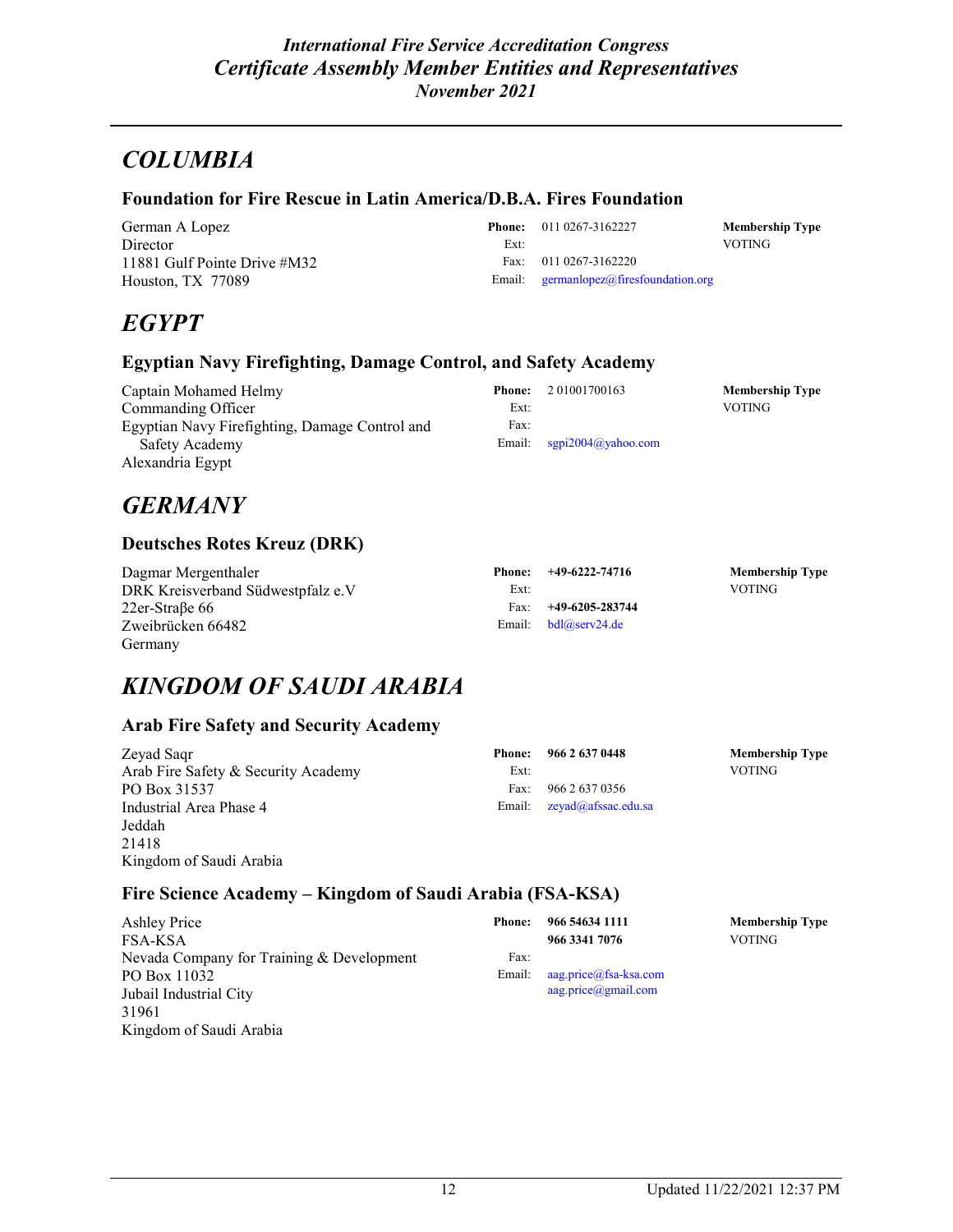### **Saudi Academy of Civil Aviation**

| Mr. Abdulmohsen Gushgari        | <b>Phone:</b> |                                | <b>Membership Type</b> |
|---------------------------------|---------------|--------------------------------|------------------------|
| Fire and Rescue Training Centre | Ext:          |                                | <b>VOTING</b>          |
| Saudi Academy of Civil Aviation | Fax:          |                                |                        |
| PO Box 1165                     | Email:        | $agushgari(\omega)gaca.gov.sa$ |                        |
| Jeddah                          |               |                                |                        |
| 21431                           |               |                                |                        |
| Kingdom of Saudi Arabia         |               |                                |                        |

#### **Saudi Aramco Fire Protection Department**

| Robert Anthony Waller                    | <b>Phone:</b> | 966-13-677-8701          | <b>Membership Type</b> |
|------------------------------------------|---------------|--------------------------|------------------------|
| Fire Training and Development Section    | Ext:          |                          | VOTING                 |
| Engineering & Training Services Division | Fax:          |                          |                        |
| Fire Protection Department               | Email:        | robert.waller@aramco.com |                        |
| Room 204                                 |               |                          |                        |
| Bldg 2100 Advanced Fire Training Center  |               |                          |                        |
| Juaymah                                  |               |                          |                        |
| 31311                                    |               |                          |                        |
| Kingdom of Saudi Arabia                  |               |                          |                        |

## *MALAYSIA*

#### **Training Division, Fire and Rescue Department of Malaysia**

| Mohammad Hamdan Bin Hj. Wahid                              | Phone:       | 6012-6336511                    | <b>Membership Type</b> |
|------------------------------------------------------------|--------------|---------------------------------|------------------------|
| Director General<br>Fire and Rescue Department of Malaysia | Ext:<br>Fax: | 603-8888 0023                   | NON-VOTING             |
| Lebuh Wawasan, Presint 7<br>Putrajaya                      |              | Email: $kp.bomba@]qovuc.gov(my$ |                        |
| Federal Territory of Putrajaya                             |              |                                 |                        |

## *NAMIBIA*

62250 Malaysia

#### **Emergency Management Training Centre**

| Raymond Kapia                                                                                 | Phone:       | 26461 261 251                                          | <b>Membership Type</b> |
|-----------------------------------------------------------------------------------------------|--------------|--------------------------------------------------------|------------------------|
| Emergency Management Training Centre<br>PO Box 50244, Bachbrecht<br>Windhoek, 9000<br>Namibia | Ext:<br>Fax: | 264612902801<br>Email: raymond.kapia@windhoekcc.org.na | NON-VOTING             |

## *QATAR*

### **International Company for Security Services and Training** *(formerly National Academy for*

*Professional Training)*

| Masoud Mohammed A. Al-Khaldi<br>General Manager/Member, Board of Directors | Phone:<br>Ext: | 974-4490-2070              | <b>Membership Type</b><br>NON-VOTING |
|----------------------------------------------------------------------------|----------------|----------------------------|--------------------------------------|
| International Company for Security Services and                            | Fax:           | 974-4490-2050              |                                      |
| Training                                                                   | Email:         | $n$ apt $01$ @qatar.net.qa |                                      |
| PO Box 24330                                                               |                |                            |                                      |
| Doha                                                                       |                |                            |                                      |
| Oatar                                                                      |                |                            |                                      |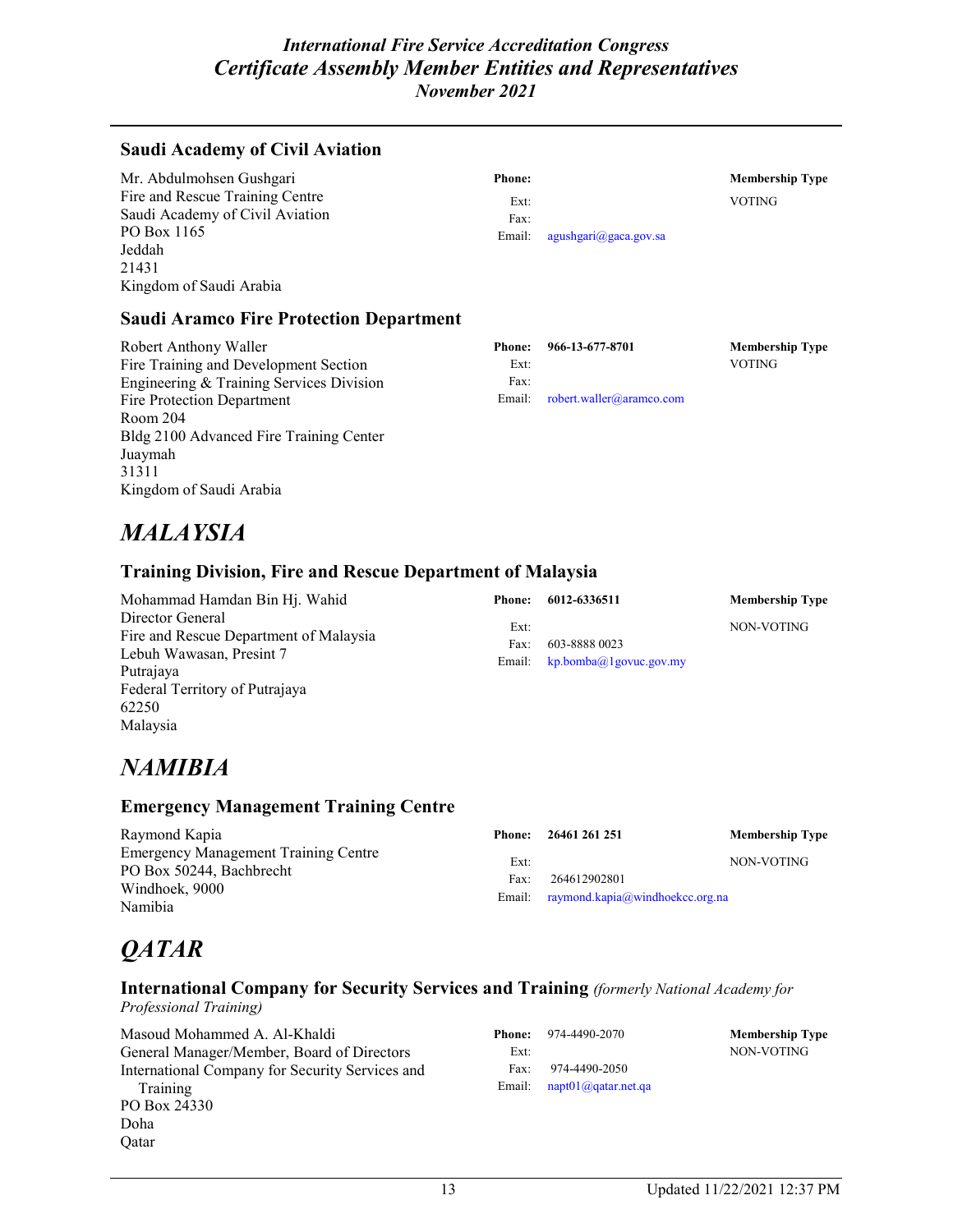### **Ras Laffan Emergency & Safety College, Qatar Petroleum**

| Fahad Al Ruwaili                           | Phone: | 974 4014 6726 | <b>Membership Type</b> |
|--------------------------------------------|--------|---------------|------------------------|
| Ras Laffan Emergency Safety College, Qatar | Ext:   |               | <b>VOTING</b>          |
| Petroleum                                  | Fax:   | 974 4013 9229 |                        |
| Ras Laffan Industrial City                 | Email: | info@RLESC.ga |                        |
| PO Box 22247                               |        |               |                        |
| Doha                                       |        |               |                        |
| Oatar                                      |        |               |                        |

## *SLOVENIA*

### **Fraport Aviation Academy**

| Thomas Uihlein                  | Phone: | 386 34 320 908                             | <b>Membership Type</b> |
|---------------------------------|--------|--------------------------------------------|------------------------|
| <b>Fraport Aviation Academy</b> |        |                                            | <b>VOTING</b>          |
| Fraport Slovenija, DOO          | Fax:   |                                            |                        |
| Zgornji Brnik A30A              |        | Email: thomas.uihlein@fraport-slovenija.si |                        |
| 4210 Brnik-Aerodrom             |        |                                            |                        |
| Slovenia                        |        |                                            |                        |

## *SOUTH AFRICA*

### **City of Cape Town Fire and Rescue Fire Training Academy**

| Clinton Manuel                    | Phone: | 27 021 534 7608                       | <b>Membership Type</b> |
|-----------------------------------|--------|---------------------------------------|------------------------|
| City of Cape Town Fire and Rescue |        |                                       | <b>VOTING</b>          |
| Cape Town, Western Cape           | Fax:   |                                       |                        |
| 7460                              |        | Email: Clinton.Manuel@capetown.gov.za |                        |
| South Africa                      |        |                                       |                        |

#### **Emergency Training Solutions**

| Dirk Möller                         | Phone: | 27 16 363 0253              | <b>Membership Type</b> |
|-------------------------------------|--------|-----------------------------|------------------------|
| <b>Emergency Training Solutions</b> |        | 27 16 363 0254              | NON-VOTING             |
| PO Box 30                           | Fax:   | 27 16 363 1550              |                        |
| Redan, Gauteng                      |        | Email: dirk@etsafrica.co.za |                        |
| 1931                                |        |                             |                        |
| South Africa                        |        |                             |                        |

#### **[Southern African Emergency Services Institute](http://www.saesi.com/)**

| Salome van den Berg                           | Phone: | 27-11-660-5672                  | <b>Membership Type</b> |
|-----------------------------------------------|--------|---------------------------------|------------------------|
| Southern African Emergency Services Institute | Ext:   |                                 | <b>VOTING</b>          |
| PO Box 613                                    | Fax:   | 27-11-660-7555                  |                        |
| Krugersdorp, Gauteng                          |        | Email: $info(\omega)$ saesi.com |                        |
| 1740                                          |        |                                 |                        |
| South Africa                                  |        |                                 |                        |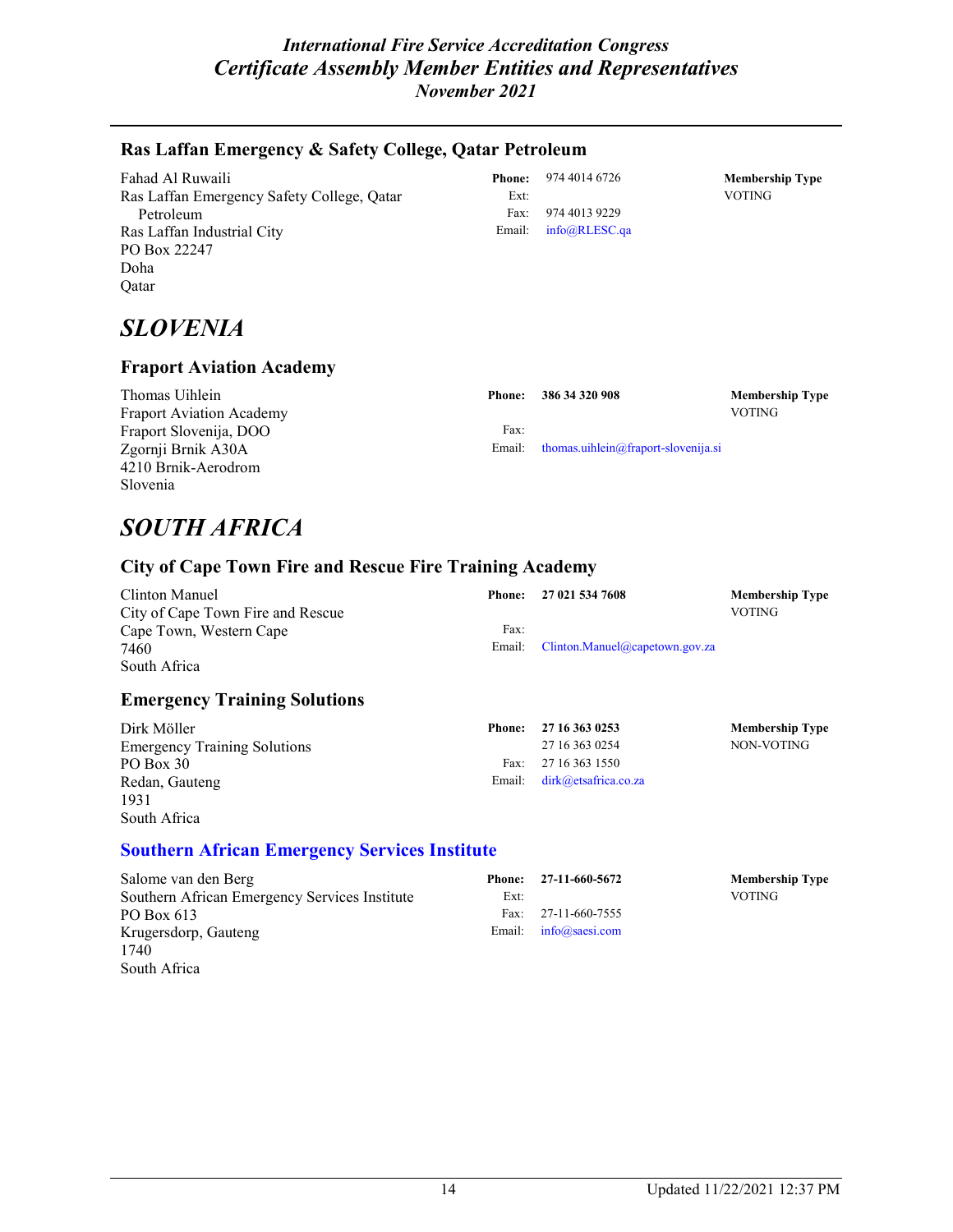## *SULTANATE OF OMAN*

#### **International College of Engineering Management**

Affan Khalfan Al Akhzami Managing Director and Chief Executive Officer International College of Engineering Management PO Box 2511 Seeb Postal Code 111 Sultanate of Oman

|      | Phone: 968 2451 2015      | <b>Membership Type</b> |
|------|---------------------------|------------------------|
| Ext: |                           | <b>VOTING</b>          |
|      | Fax: 968 2451 2001        |                        |
|      | Email: affan@icemoman.com |                        |

## *THAILAND*

#### **BETA (Thailand) Co., ltd.**

| Orapim Sukvitayanusorn |      | Phone: 66 95 924 9954        | Membership Type |
|------------------------|------|------------------------------|-----------------|
| Bangkok                | Ext: |                              | <b>VOTING</b>   |
| 12120                  |      | Fax: 968 2451 2001           |                 |
| Thailand               |      | Email: orapim.s@betathai.com |                 |

## *UNITED ARAB EMIRATES*

### **Civil Defence Academy - UAE**

| Adel Alsamri         |      | Phone: 971 504470755           | <b>Membership Type</b> |
|----------------------|------|--------------------------------|------------------------|
| Director             | Ext: |                                | <b>VOTING</b>          |
| UAE Civil Defense    | Fax: | 971 25838355                   |                        |
| Ministry of Interior |      | Email: $adelalsamri@gmail.com$ |                        |
| Al Nahyan Camp       |      |                                |                        |
| PO Box 46616         |      |                                |                        |

## *UNITED KINGDOM*

### **The Fire Service College**

Abu Dhabi

Clair Mowbray Director of Learning Delivery and Transformation The Fire Service College London Road, Moreton-in-Marsh, Gloucestershire, GL56 0RH United Kingdom **Alternate Contact:** Ted O'Brien, Head of Learning & Development

# *PUBLIC BOARD MEMBER*

Bernie MacKinnon 121 High Street Sydney, Nova Scotia B1P 2J9 Canada

|      | Phone: 44 (0) 1608 812150       | <b>Membership Type</b> |
|------|---------------------------------|------------------------|
| Ext: |                                 | <b>VOTING</b>          |
|      | Fax: $44(0)$ 1608 651788        |                        |
|      | Email: Clair.Mowbray@capita.com |                        |
|      |                                 |                        |

Email: [Tobrien@fireservicecollege.ac.uk](mailto:Tobrien@fireservicecollege.ac.uk)

|        | Phone: (902) 578-2395      | <b>Membership Type</b> |
|--------|----------------------------|------------------------|
| Ext:   |                            | PUBLIC                 |
| Fax:   |                            | <b>MEMBER</b>          |
| Email: | bernie.mackinnon@gmail.com |                        |

| 15 | Updated 11/22/2021 12:37 PM |
|----|-----------------------------|